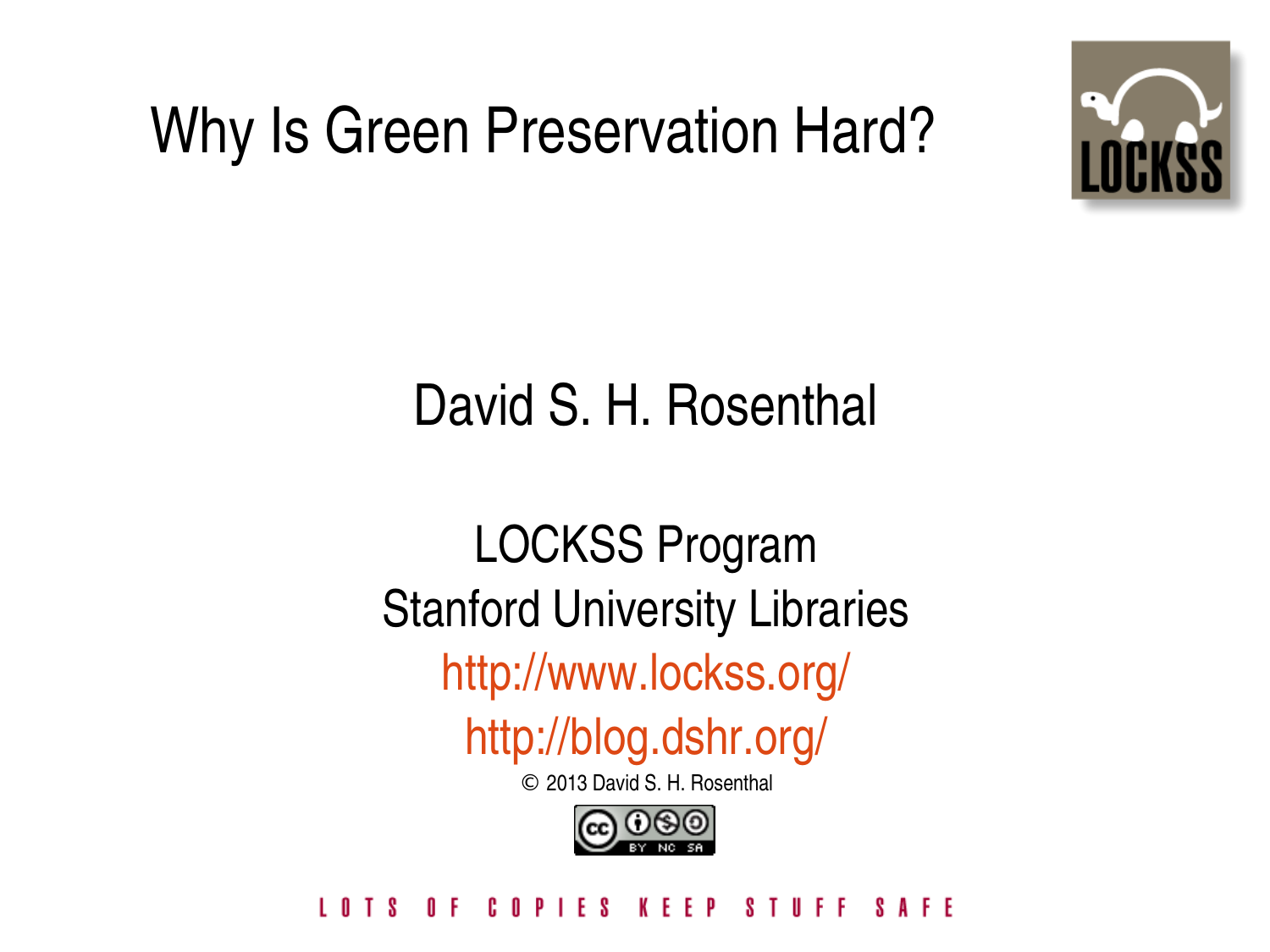## Problem: Sustainable Economics





Sustainable Economics for a Digital Planet:<br>Ensuring Long-Term Access to Digital Information

 $101010101$ 

Final Report of the Blue Ribbon Task Force on Sustainable Digital Preservation and Access

Click to download

### COPIES KEEP STUFF I O T S n F **SAFF**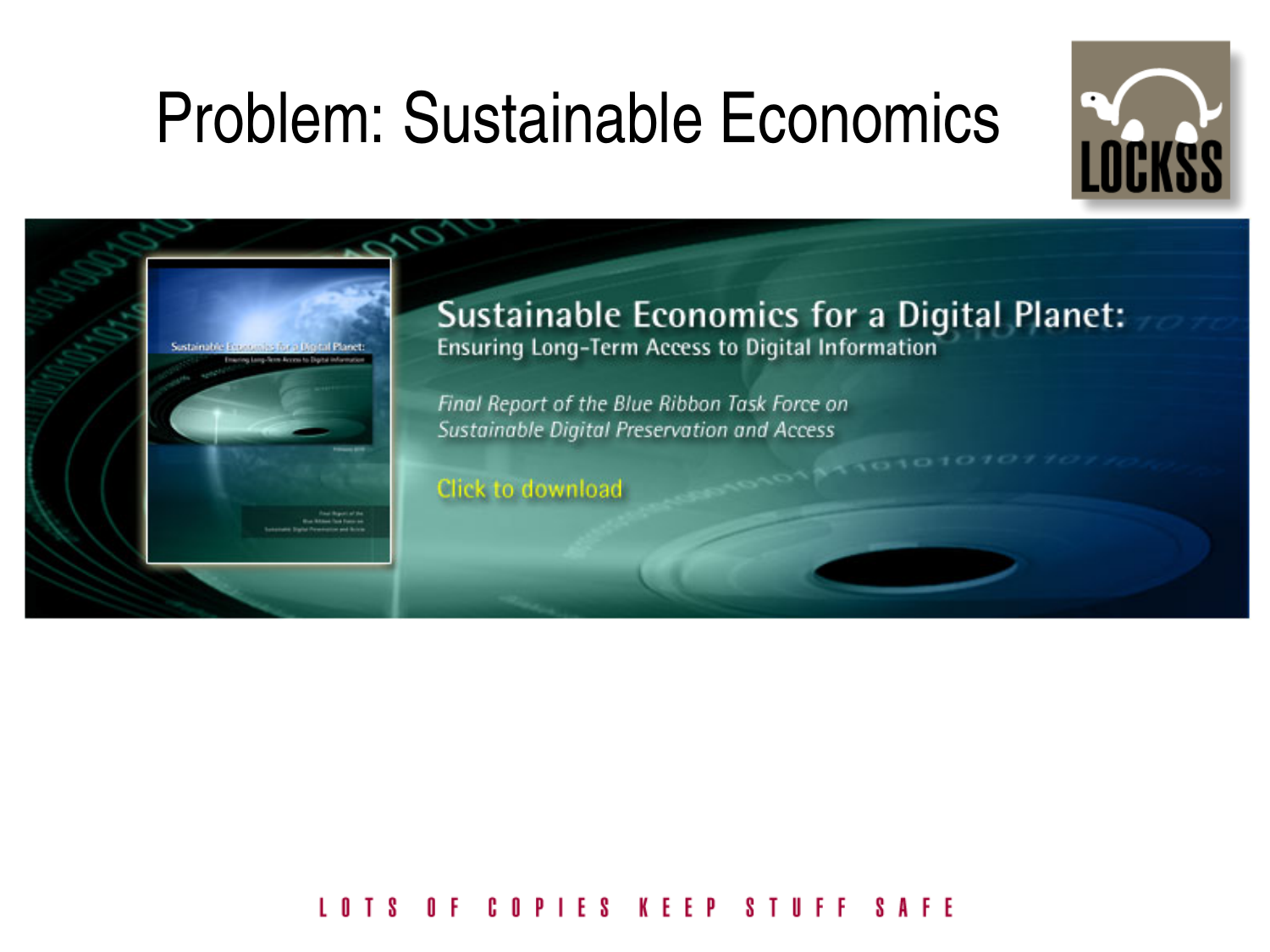## Economics of Preservation

- Blue Ribbon panel:
	- Sustainable economics
	- ... is the real problem
- Lots of research:
	- CMDP, LIFE, KRDS, PrestoPrime, ENSURE
- Rough consensus
	- 1/2 ingest
	- 1/6 dissemination
	- 1/3 preservation

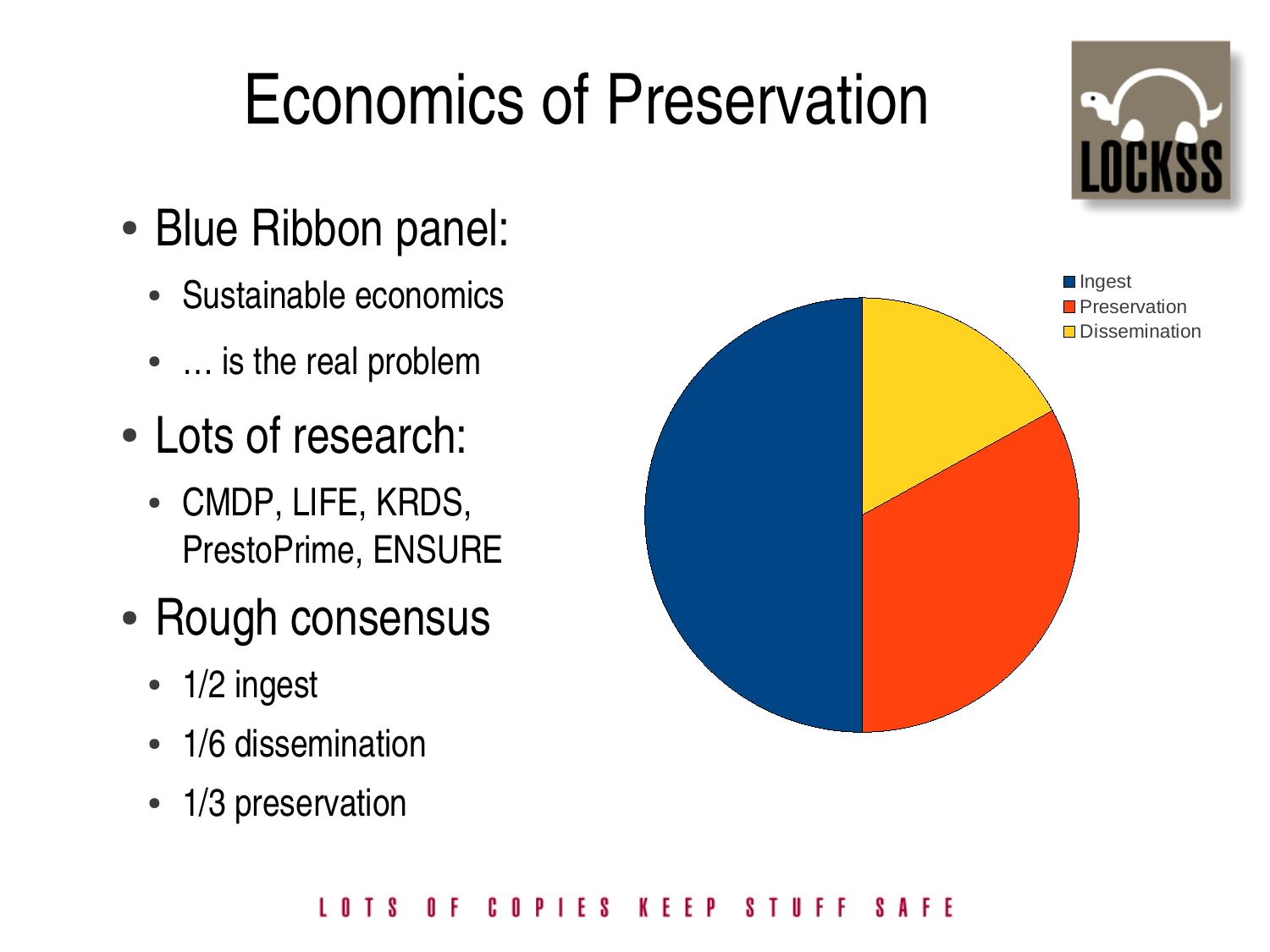# How Big A Factor Is Power?

- Example: 4TB Seagate  $@$  \$170 retail
	- Operating power 7.5W, 4-yr life, 100% duty factor
	- Palo Alto Utilities:  $$0.133/KWh = $35.09$  over entire life
- Must add infrastructure cost:
	- Backblaze 45-drive box has dual 760W supplies
	- Box uses about 1.25 times as much power as the drives.
- Power is about 27% of total 4-yr cost:
	- Drive:  $$170$  capital  $+$  \$35.09 power
	- Drive's share of box:  $$43.17$  capital  $+ $43.86$  power
	- $\bullet$  Total: \$213.17 capital  $+$  \$78.95 power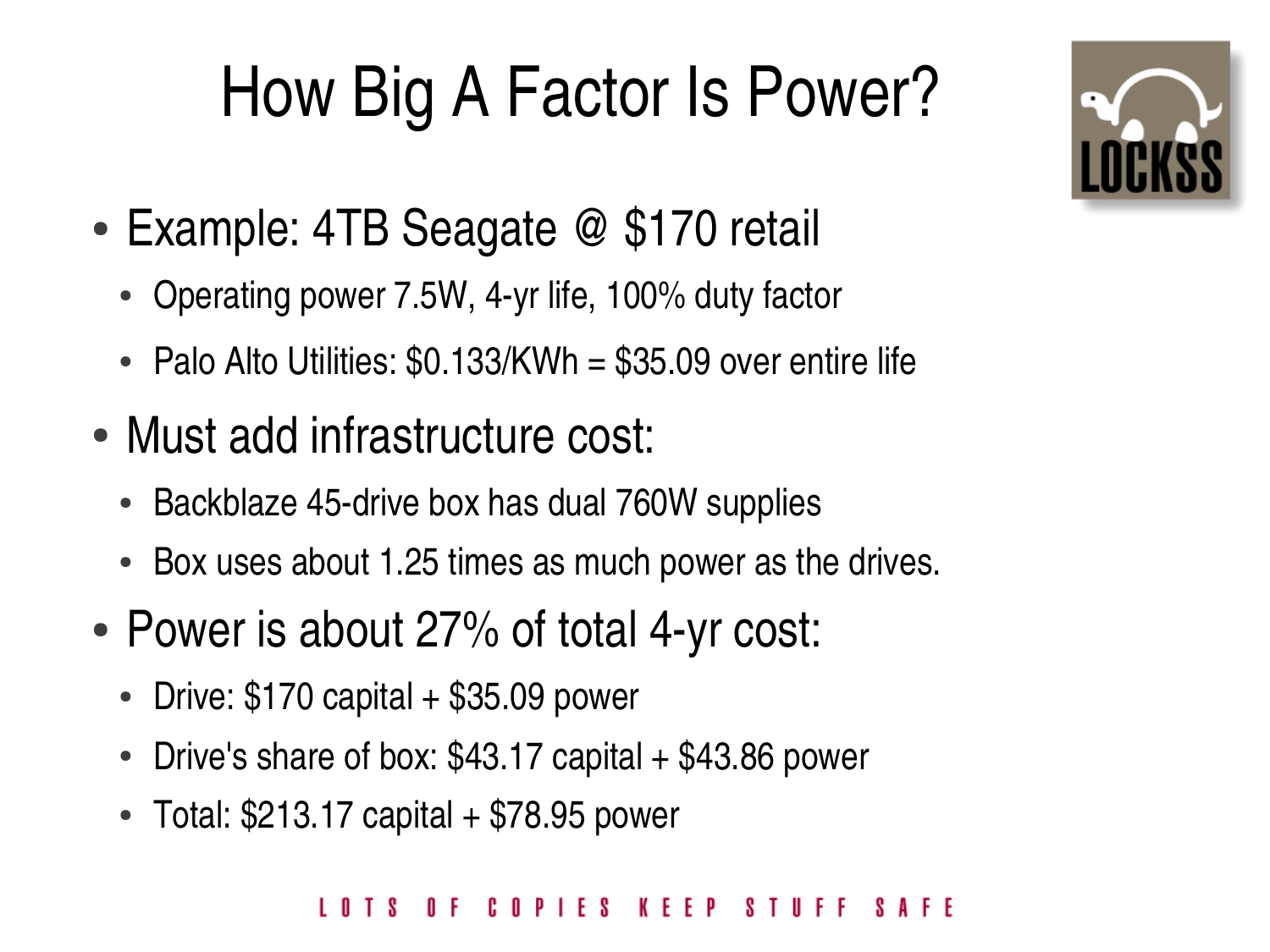

## **Kryder's Law**



**STUFF** LOTS COPIES **KEEP** SAFE  $0 F$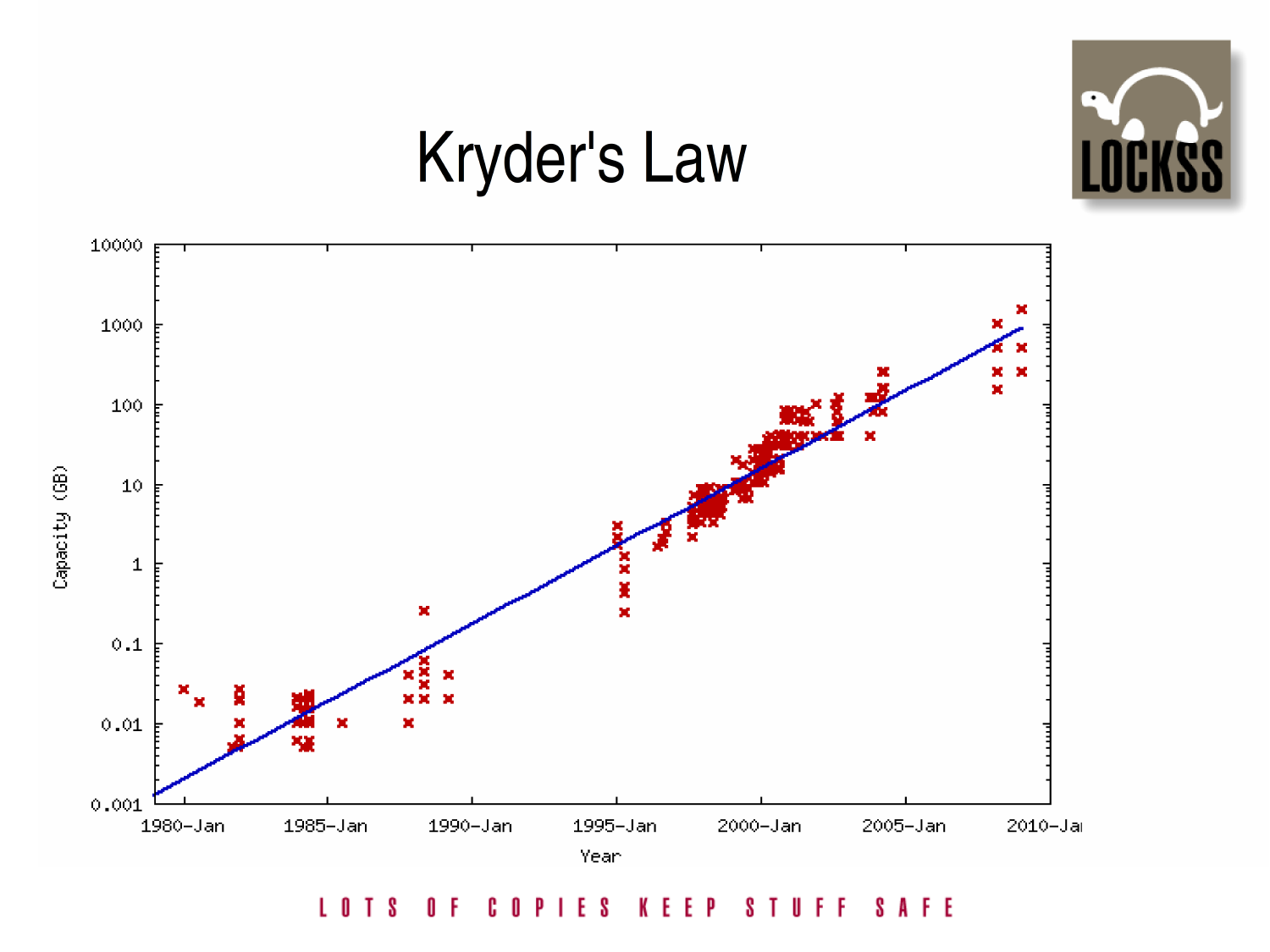## Off-line Media?



- Write to long-lived off-line media, send to Iron Mtn:
	- Uses power during ingest, but not for long so not a factor
	- Risk of media and reader obsolescence
- Doesn't provide for integrity checks:
	- Integrity checks consume power
	- Handling media for checks is itself a threat
- Doesn't provide for access
	- The only way to justify preserving it in the first place

### COPIES KEEP **STILFF**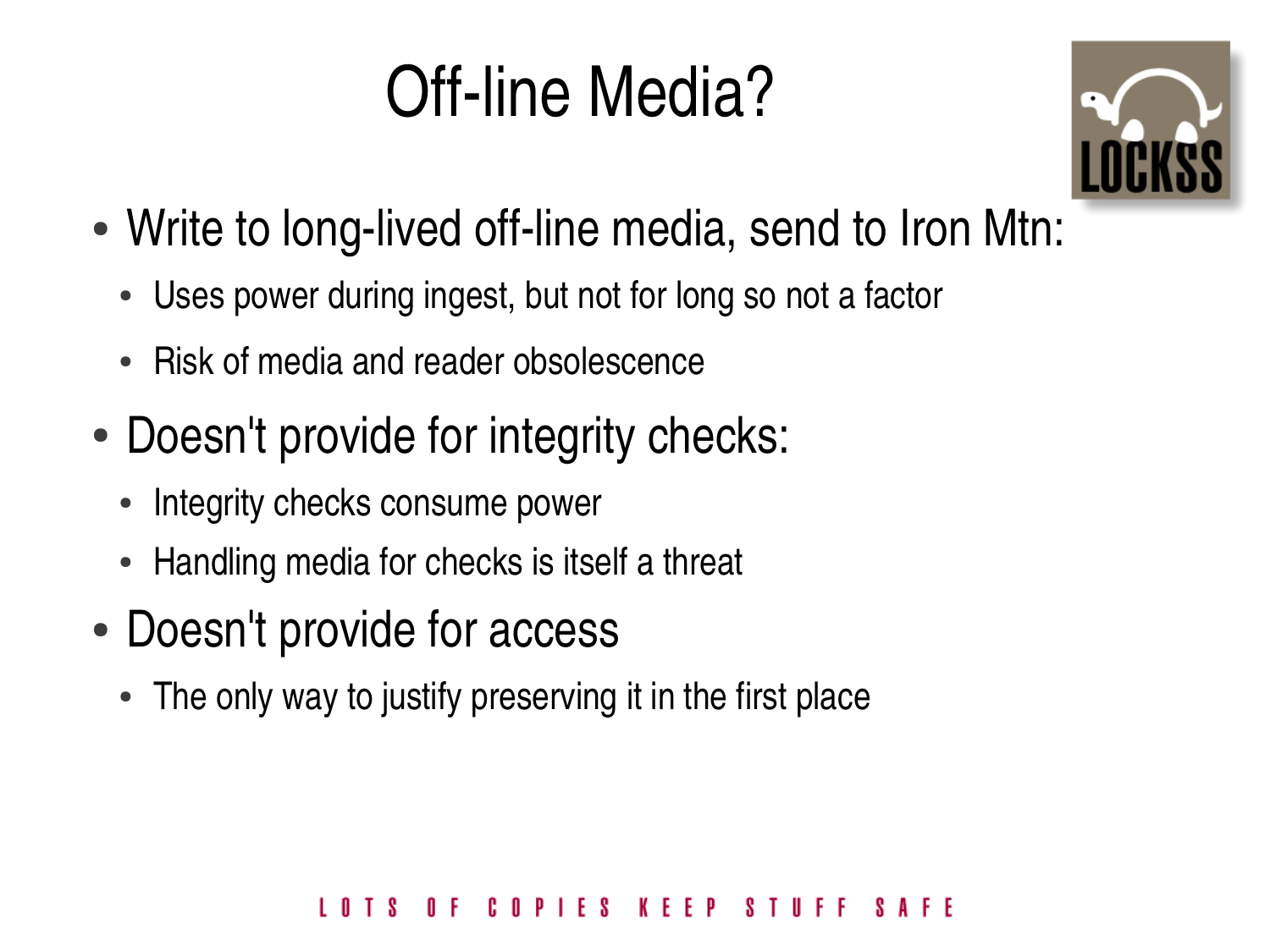## Off-line media in robots

- Robot burns power all the time:
	- Less per byte/year than disk
- Can support integrity checks, but:
	- Uses scarce bandwidth
	- Need to migrate data to newer, denser media
	- Both of which burn power
- Doesn't provide the access scholars want:
	- Large-scale data-mining from tape not feasible
	- Web access to tape not feasible



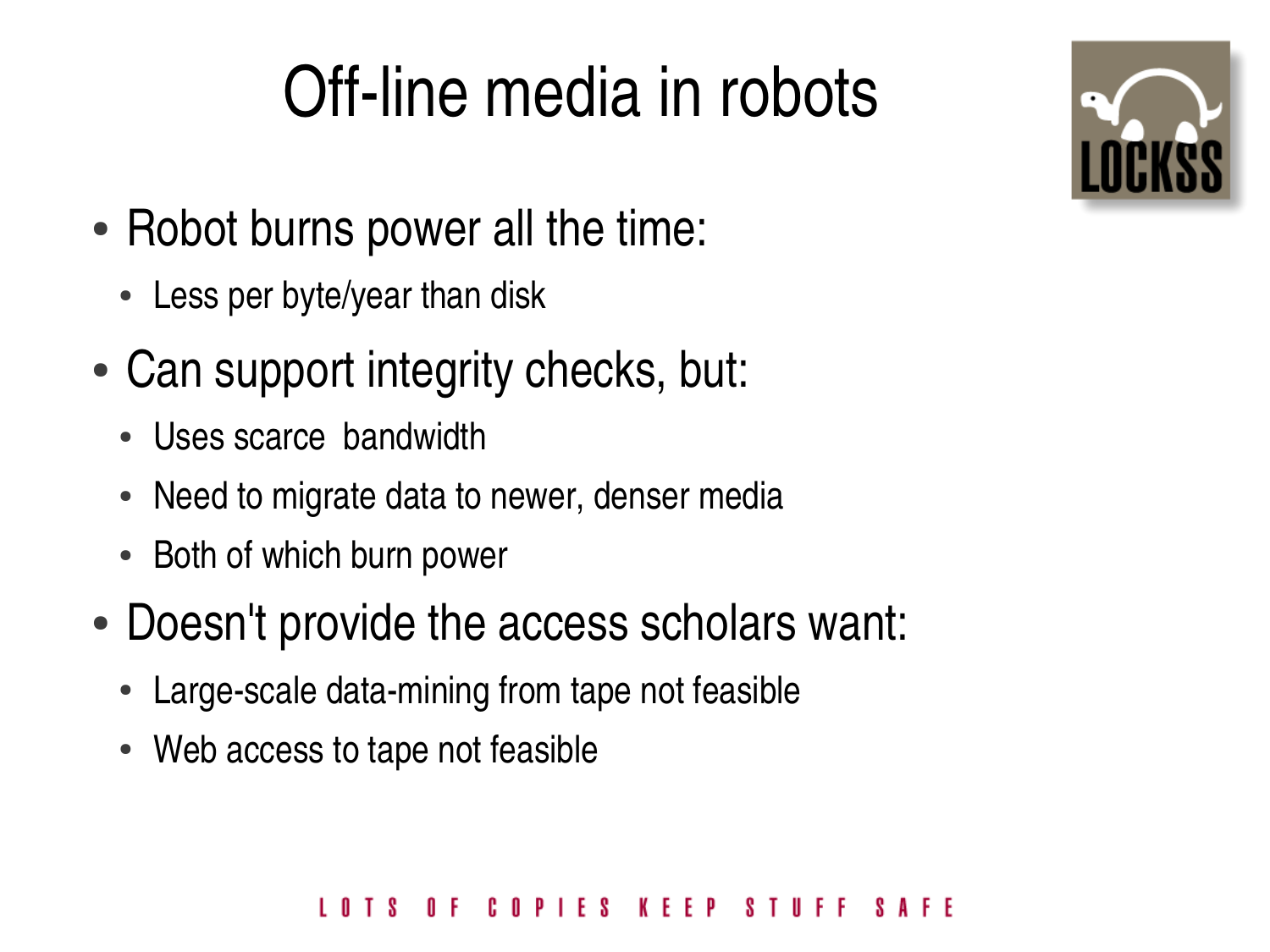# Key to Low-Carbon Data Centers



- Characteristics of low-carbon data centers:
	- Assign & migrate tasks to keep as few servers powered as possible
	- Key is infrastructure *agility*
- Not feasible for storage:
	- Access to preserved data has no hot-spots
	- Data-mining acesses entire collections
	- Moving a petabyte takes a long time
- Conventional data center techniques don't work
	- Preservation needs low power and fast access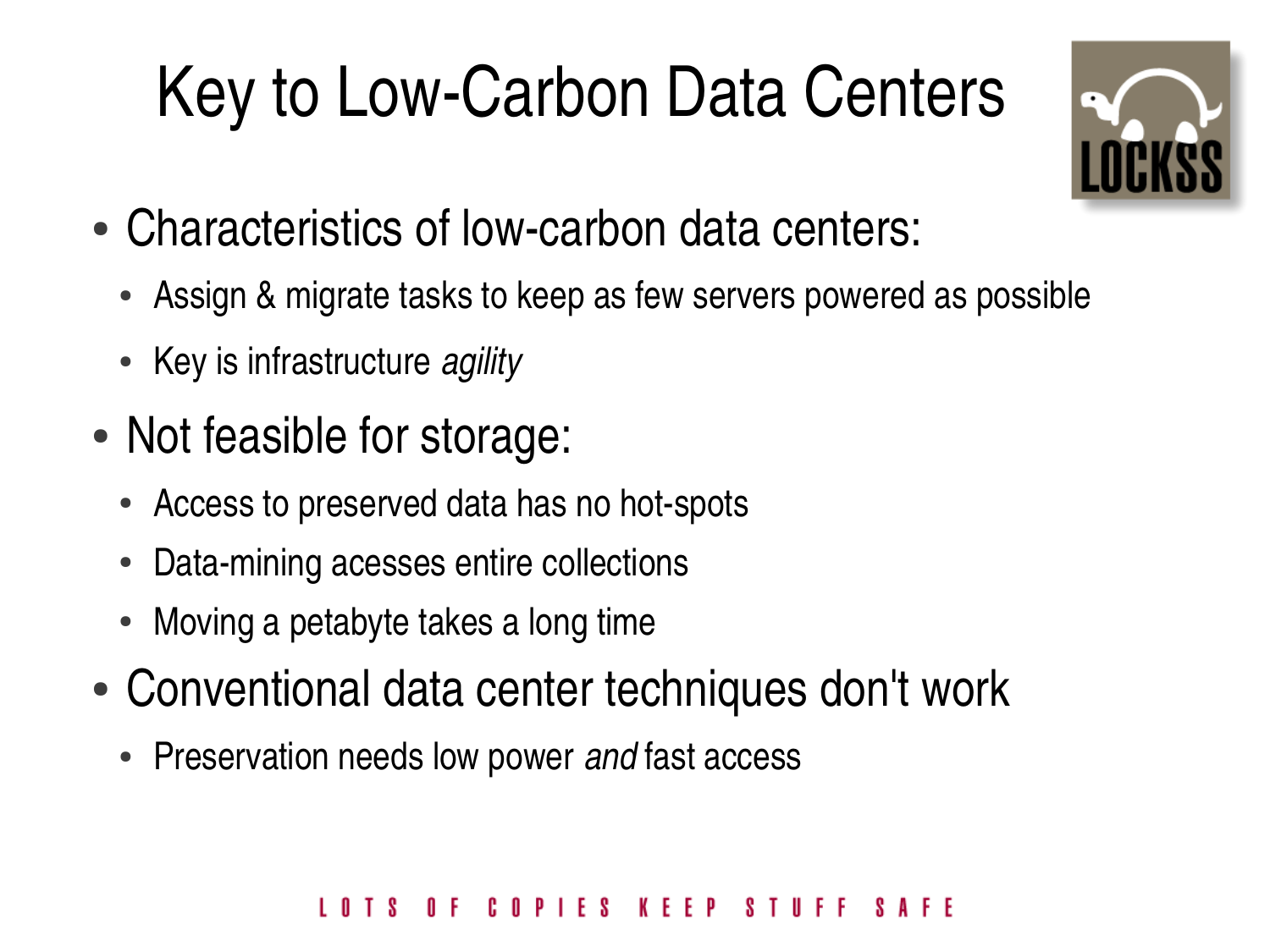## Fast Access & Low Power



- $\bullet$  FAWN Fast Array of Wimpy Nodes (C-MU):
	- Large #s of [low-power CPU, small amount of flash]
	- Key-value queries same speed, 2 orders of magnitude less power
- DAWN Durable Array of Wimpy Nodes (UCSC):
	- Similar hardware optimized for preservation
	- Much higher capital, much lower running, much longer media life
	- With proper accounting, cheaper than hard disk
- Caveat proper accounting needed:
	- Long planning horizon, proper discounting of cash flows
	- Very few organizations have such accounting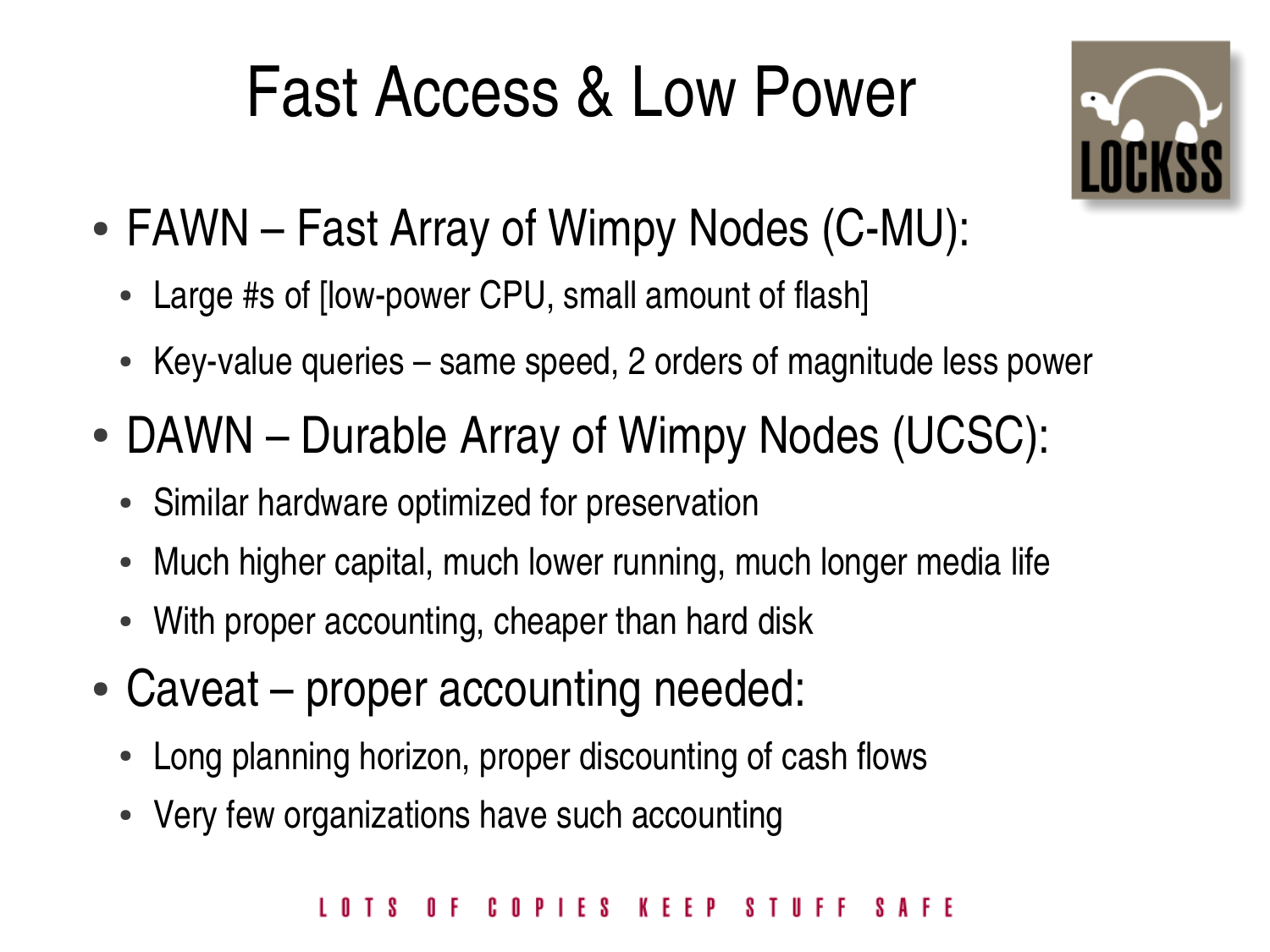## Negative Feedback



- Short-termism means you won't buy archival media:
	- So the vendors won't make it
	- They like the planned obsolescence caused by Kryder's Law
- No-one keeps disks for their working life:
	- Replaced by denser media when they no longer justify their slot
	- Even if they are still working just fine
- 2009 Seagate study of archival hard disk:
	- Not difficult technologically bits on platter already last 2-3 decades
	- Drive mechanics need re-engineering
	- Niche product, small volumes, economics don't work